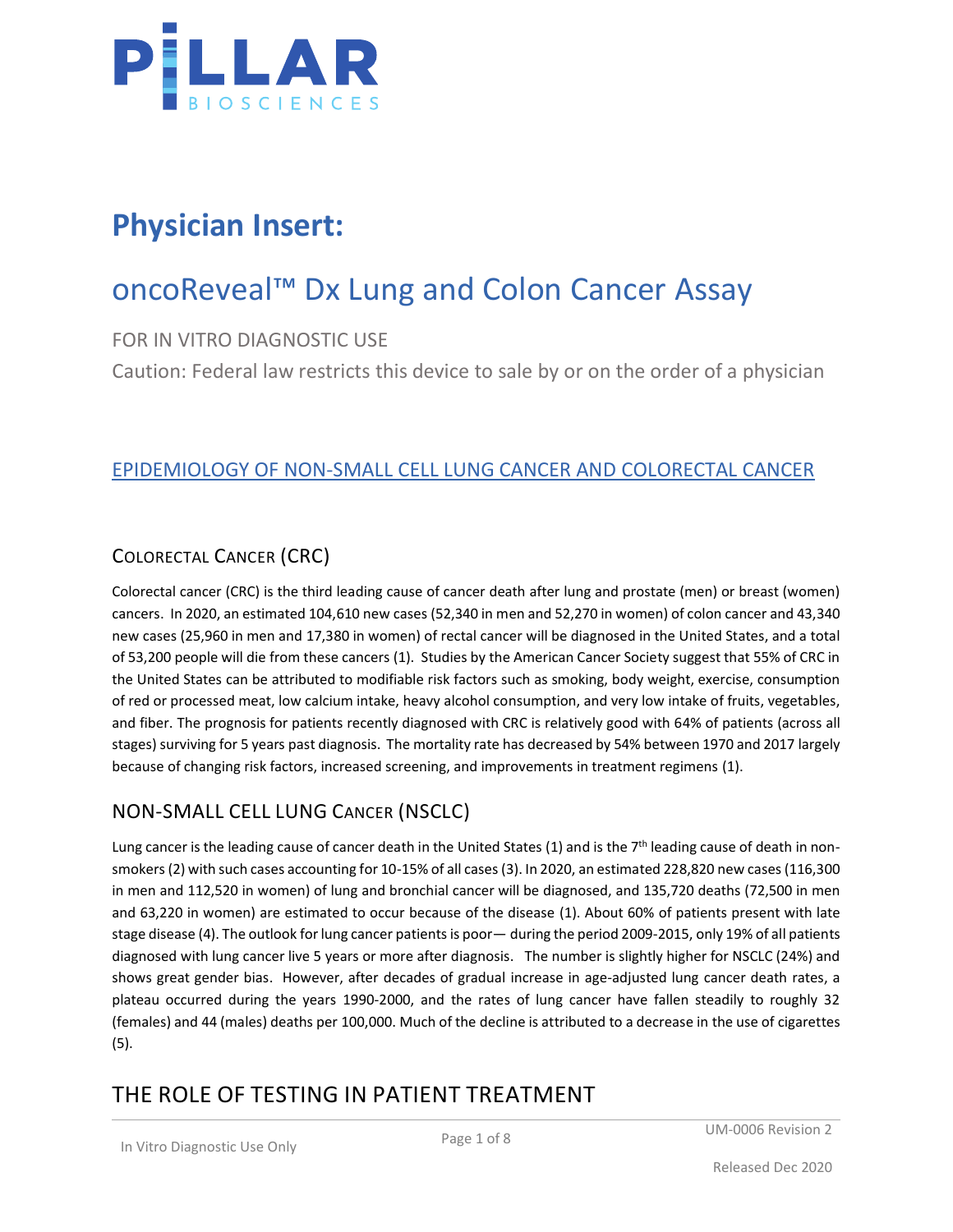

The development of HER2 testing as a companion to trastuzumab treatment is considered to be the first example of a co-developed companion diagnostic (CDx) test. Since the approval of that test, there are nearly 20 FDA-approved CDx devices and dozens of lab-developed tests for oncology, speaking to the success of this approach for cancer treatment (6). For the most current list of cleared or approved CDx devices, go to: [https://www.fda.gov/medicaldevices/productsandmedicalprocedures/invitrodiagnostics/ucm301431.htm.](https://www.fda.gov/medicaldevices/productsandmedicalprocedures/invitrodiagnostics/ucm301431.htm)

# GENETIC COMPANION DIAGNOSTIC TESTS FOR TARGETED CRC THERAPY SELECTION

Monoclonal antibodies to epidermal growth factor receptor (EGFR) are targeted therapies for CRC that require knowledge of the mutational status of genes in the EGFR signaling pathway as predictive biomarkers of response to these therapies(7,8,9). Clinical trial data demonstrated that CRC patients with activating mutations of *KRAS* affecting codons 12 and 13 did not benefit from anti-EGFR monoclonal antibody therapy (7,8,9). Subsequent studies expanded the biomarker list to include *BRAF*, *NRAS*, *PIK3CA*, and *PTEN*, but no guidance currently exist regarding interpretation for the additional biomarkers (10). For the most current information on the association between biomarkers and therapeutic outcomes, refer to the drug labelling information available at Drugs@FDA on the FDA website.

The Kirsten ras (*KRAS*) oncogene homolog gene is altered in approximately 44% of CRC patients with activating mutations to codons 12 and 13 representing roughly half of the alterations (11).

The most current list of CDx tests approved by FDA for detection of *KRAS* wild-type to select CRC patients who may benefit from treatment with targeted therapies is given at [https://www.fda.gov/medicaldevices/productsandmedicalprocedures/invitrodiagnostics/ucm301431.htm.](https://www.fda.gov/medicaldevices/productsandmedicalprocedures/invitrodiagnostics/ucm301431.htm)

## GENETIC COMPANION DIAGNOSTIC TESTS FOR TARGETED NSLC THERAPY SELECTION

Lung cancers are divided into two main histologic subtypes: non-small cell lung cancer (NSCLC, 84% of cases) and small cell lung cancer (SCLC, 13% of cases) (1). Recent research has identified a number of genetic alterations associated with the effectiveness of various therapeutics (12). A multiplexed technology, such as next-generation sequencing, is recommended by IASLC/AMP NSCLC testing guidelines when specimen tissue is limited. For the most current information on the association between biomarkers and therapeutic outcomes, refer to the drug labelling information available at Drugs@FDA on the FDA website.

Epidermal growth factor receptor (*EGFR*) gene is altered in 23% of NSCLC patients. Specific mutations in the *EGFR* gene result in the activation of the tyrosine kinase domain and are associated with sensitivity to a class of small molecule compounds collectively known as tyrosine kinase inhibitors (TKIs). These include erlotinib, osimertinib, gefitinib, dacomitinib, and afatinib.

*EGFR* exon 19 deletions are found in approximately 9% and L858R mutations in approximately 6% of US patients (11). Multiple trails have shown that erlotinib, osimertinib, gefitinib, dacomitinib, or afatinib TKIs should be used in patients with *EGFR* exon 19 deletions and L858R mutation instead of standard first-line chemotherapy.

In Vitro Diagnostic Use Only Page 2 of 8 UM-0006 Revision 2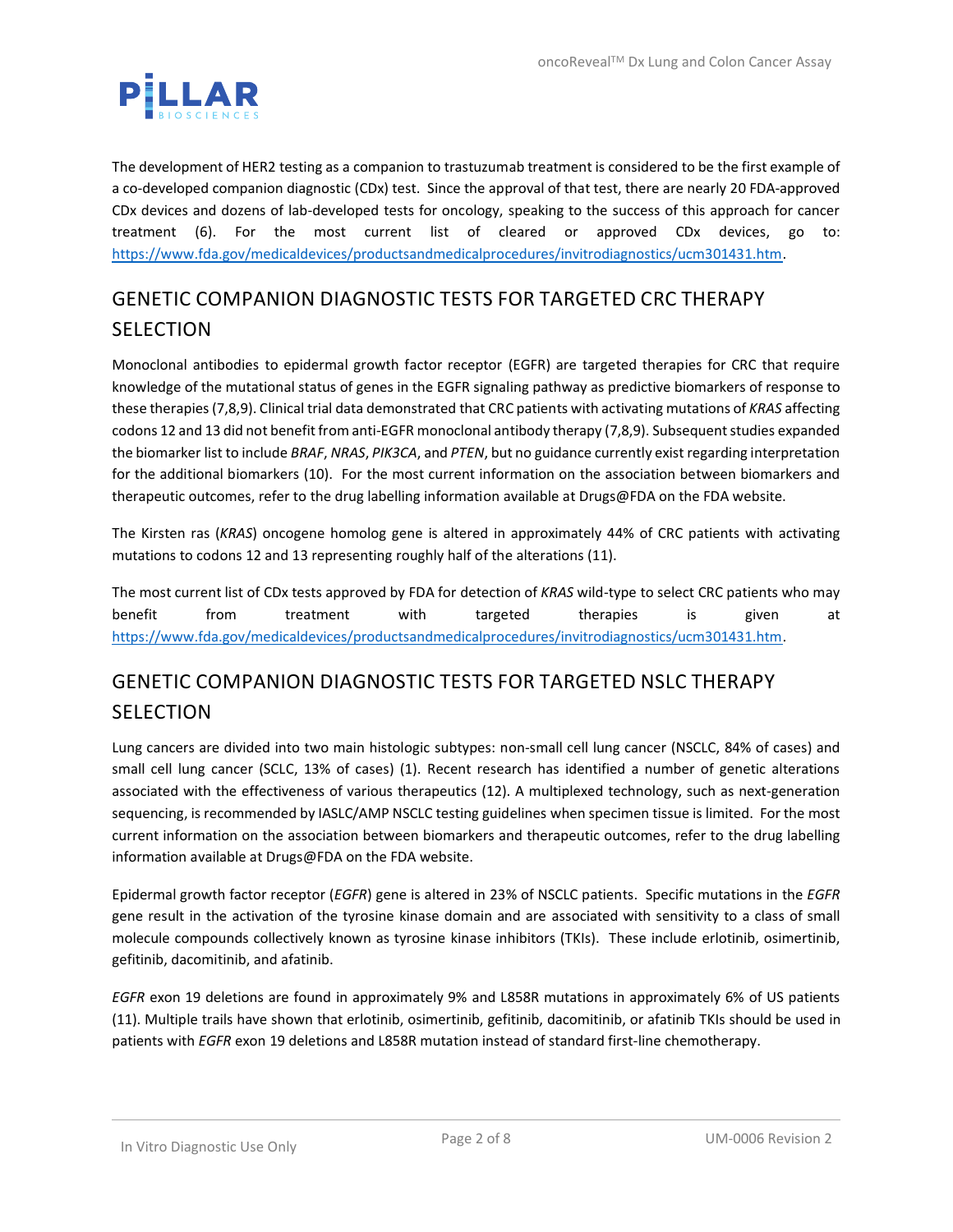

The most current list of CDx tests approved by FDA for detection of *EGFR* alterations to identify NSCLC patients who may benefit from treatment with targeted therapies is given at [https://www.fda.gov/medicaldevices/productsandmedicalprocedures/invitrodiagnostics/ucm301431.htm.](https://www.fda.gov/medicaldevices/productsandmedicalprocedures/invitrodiagnostics/ucm301431.htm)

# OVERVIEW OF THIS TEST

#### INDICATIONS FOR USE

The oncoRevealTM Dx Lung and Colon Cancer Assay (oRDX-LCCA) is a qualitative next generation sequencing based in vitro diagnostic test that uses amplicon-based target enrichment technology for detection of single nucleotide variants (SNVs) and deletions in 2 genes from DNA isolated from formalin-fixed paraffin-embedded (FFPE) non-small cell lung cancer (NSCLC) and colorectal cancer (CRC) tumor tissue specimens. The test is intended as a companion diagnostic to identify patients with NSCLC or CRC who may benefit from treatment with the targeted therapies listed in Table 1 in accordance with the approved therapeutic product labeling. The oRDX-LCCA is intended to be used on the Illumina MiSeqDx® instrument.

| TABLE 1 LIST OF SOMATIC VARIANTS FOR THERAPEUTIC USE |
|------------------------------------------------------|

| <b>Indication</b>                     | Gene        | <b>Variant</b>                                                                   | <b>Targeted therapy</b>                                                     |
|---------------------------------------|-------------|----------------------------------------------------------------------------------|-----------------------------------------------------------------------------|
| <b>Colorectal Cancer</b><br>(CRC)     | <b>KRAS</b> | KRAS wild-type (absence of<br>mutations in codons 12 and 13)                     | ERBITUX <sup>®</sup> (cetuximab), or<br>VECTIBIX <sup>®</sup> (panitumumab) |
| Non-Small Cell Lung<br>Cancer (NSCLC) | EGFR        | Exon 19 In Frame Deletions and<br>Exon 21 L858R Substitution<br><b>Mutations</b> | <b>EGFR Tyrosine Kinase Inhibitors</b><br>approved by FDA*                  |

\*For the most current information about the therapeutic products in this group, go to: <https://www.fda.gov/medicaldevices/productsandmedicalprocedures/invitrodiagnostics/ucm301431.htm>

#### CONTRAINDICATIONS

The test is not indicated to be used for standalone diagnostic purposes, screening, monitoring, risk assessment, or prognosis.

## TEST PERFORMANCE CHARACTERISTICS

Clinical performance of the oRDX-LCCA was established by demonstrating non-inferiority to FDA-approved companion diagnostic tests that established clinical validity directly via clinical trial. Two clinical concordance studies were conducted to support the CDx claims indicated in Table 1 of the Indications for Use statement for *EGFR* Exon 19del/L858R in NSCLC and *KRAS* wild-type (absence of mutation in codons 12 and 13) in CRC. The performance of this test was shown to be non-inferior with a non-inferiority margin of 4% for the detection of claimed *EGFR* mutations and 5% for the detection of claimed *KRAS* mutations.

The analytical performance characteristics of the oRDX-LCCA were established using DNA derived from FFPE NSCLC and CRC tumor tissue specimens. Studies included reportable CDx SNV and deletion variant representatives of *EGFR* and *KRAS* genes indicated in Table 1 of the intended use statement. The contrived samples (cell line, reference cell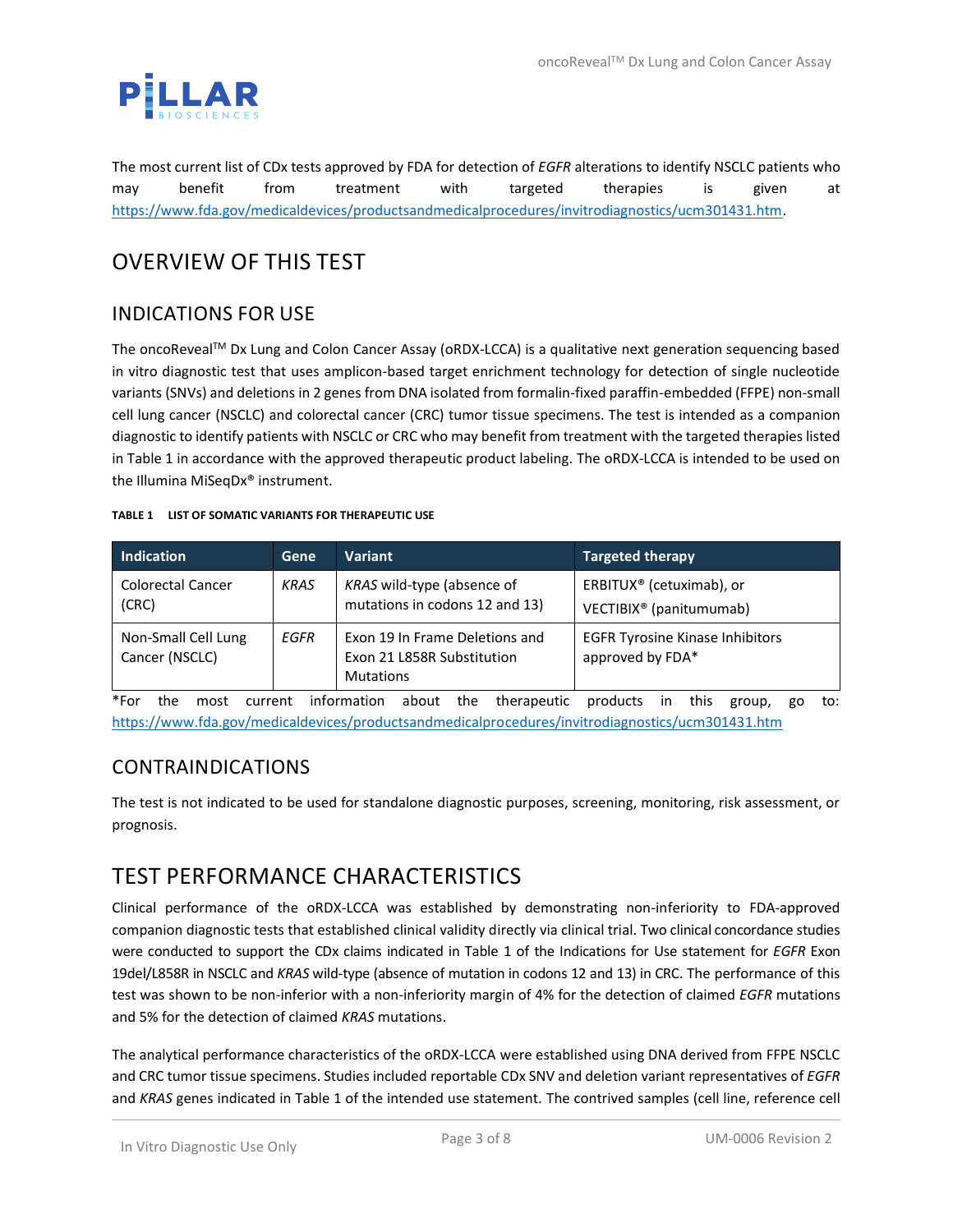

line standards in genomic DNA, FFPE and formalin-compromised DNA formats) were used only in crosscontamination study and reagent kit stability studies.

Analytical performance for accuracy was established using an externally validated NGS reference method. The observed positive and negative percent agreements were both 100% for CDx mutations when results were separated by gene at the variant level. The positive percent agreement was 100% for both *EGFR* and *KRAS* CDx variants, and the negative percent agreement was 96.8% and 98% for *EGFR* and *KRAS* CDx variants, respectively, when results were binned by gene at the specimen level.

A Limit of Blank (LoB) of zero was determined across 70 independent sample libraries prepared from four FFPE specimens each of normal (non-tumor) colon and normal (non-tumor) lung tissue. No false positives were reported for the CDx variants.

The limit of detection (LoD) for each positive variant detected by the oRDX-LCCA was estimated using the hit rate approach where LoD is defined as the lowest VAF with 100% hit rate. A total of 4 clinical NSCLC and CRC specimens were evaluated, which included CDx SNVs and a deletion/insertion (DelIns) variant which is a complex mutation with a deletion followed by an insertion. The originally estimated LoD for each variant was based on the conservative hit rate approach where the assay produced 100% positive calls. Since adequate dilutions were not tested in the original LoD study, additional dilutions with one dilution level below 100% hit rate for all samples were tested in a second study to determine the lowest VAF with 100% hit rate.

The minimum tumor fraction required to support the robustness of the oRDX-LCCA was evaluated. The resulting data show robustness of oRDX-LCCA in samples with tumor content above 10% at 30 ng DNA input. The data supports oRDX-LCCA requirement of 30% tumor content.

The recommended DNA input range of the oRDX-LCCA is between 30 ng to 80 ng. The DNA input range was evaluated at 5, 10, 20, 40, 80, and 160 ng in duplicate using DNA extracted from 10 FFPE samples containing reportable CDx SNV and deletion variant representatives of *EGFR* and *KRAS* genes indicated in Table 1 of the intended use statement. The data showed that 10-80 ng of DNA input for the oRDX-LCCA produced accurate results (at the variant level: PPA=100.0% [95% CI: 95.4%, 100%] (80/80), NPA=100.0% [95% CI: 99.9%, 100%] (9999/10000)).

To evaluate the potential impact of interfering substances on the performance of the oRDX-LCCA, four CRC and four NSCLC FFPE specimens including reportable CDx SNV and deletion variant representatives of *EGFR* and *KRAS* genes indicated in Table 1 of the intended use statement were evaluated in the presence of exogenous and endogenous substances. No impact on the performance of the oRDX-LCCA was observed for each substance and at each level tested.

Retrospective analyses of impact of necrotic tissue content in FFPE samples from clinical validation and analytical accuracy studies demonstrated that the performance of the oRDX-LCCA is robust within the recommended range of necrotic content less than 50%.

To assess intra-run cross-contamination, 24 replicates of a positive cell line sample containing *EGFR* L858R at ~50% VAF and 24 replicates of NTC were processed on the same plate in a checkerboard format. No false positive calls (0/24, 0%) were detected in all NTC samples. Therefore, no cross-contamination was observed.

In Vitro Diagnostic Use Only Page 4 of 8 VIII Processes and DM-0006 Revision 2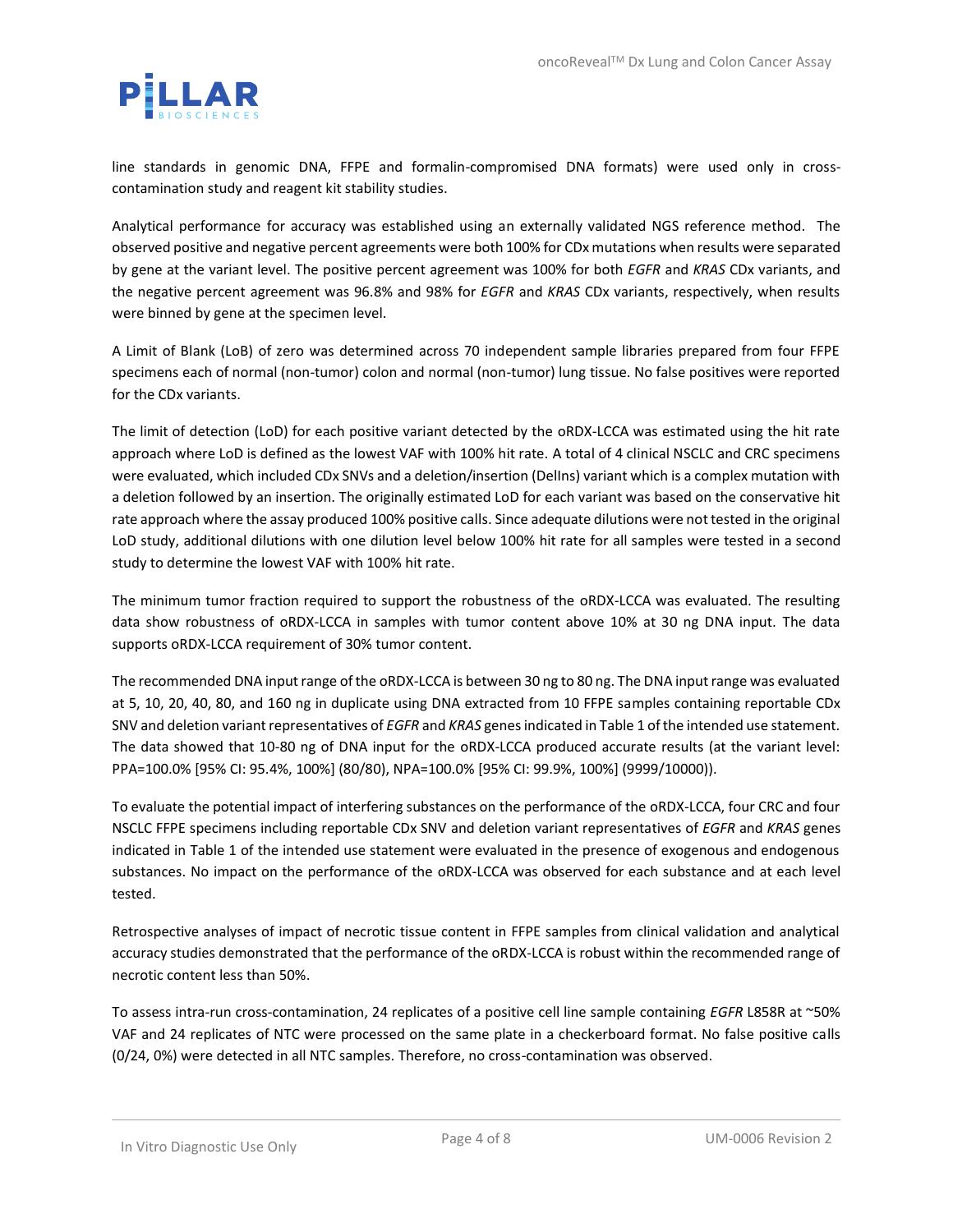

An *in-silico* cross-reactivity analysis was performed to evaluate the specificity of the primers used in the OR/Dx-LCCA. The results demonstrated that the primers are specific for the intended targeted sequences.

Test reproducibility was demonstrated across three test sites using a sample panel that included analytical targets near their originally established LoD. Testing included multiple reagent lots, operators, equipment, and was conducted over multiple test dates. The observed positive and negative percent agreements were 100% for all tests performed and no significant differences were detected between sites, reagent lots, or equipment used. An additional single-site precision study that was conducted using clinical samples with target CDx variants near their LoD levels based on the second LoD study (see above for LoD) demonstrated a positive percent agreement of 99.2% by site and 98.6% and 100% for *EGFR* and for *KRAS* on a gene-level, respectively, and a negative percent agreement of 100% on a site-level and on a gene-level for both genes. An additional 3-site reproducibility study is planned with samples carrying CDx variants and covering different *EGFR* Exon 19 deletions, *EGFR* Exon 21 L858R mutations, and *KRAS* codon 12/13 variants at the newly defined LoD levels to supplement the existing studies such that the assay precision is demonstrated to be robust near the true LoD levels of variants that are detected by oRDX-LCCA.

A study evaluating performance of three commercially available FFPE tissue extraction kits was conducted because extraction kits are not included in the oRDX-LCCA kit. The results demonstrate that the 3 commercially available FFPE extraction kits yield DNA with comparable quality and quantity to generate reliable results when used with oRDX-LCCA.

The tolerances encompassing the library preparation and sequencing workflow steps were assessed, which correspond to the test's most critical steps that could lead to assay failure. The testing of different conditions for the assay's most critical steps resulted in zero failures and 100% agreement across conditions.

Three separately manufactured kit lots including all components of the oRDX-LCCA were stored according to the storage conditions specified in product labeling. The data currently available support at least 13 months of stability for oRDX-LCCA kit components for all 3 lots evaluated. The shelf-life stability will continue to be evaluated to extend the shelf-life stability claim. The stability of the reagents that was further evaluated in an additional study by testing FFPE clinical specimens with target CDx variants near the LoD levels based on second LoD study (see above for LoD) and using three representative reagent kit lots aged a minimum of 17 months demonstrated 100% detection rate across all three lots.

The reagent kit stability studies were performed as one large study that included data points for in-use freeze-thaw stability and transport stability testing under recognized summer and winter profiles for international shipments. The data demonstrate that all kit components show acceptable transport stability at the simulated time points. The in-use stability study evaluated both open vial stability and freeze-thaw stability. The data demonstrate in-use stability for at least 5 freeze-thaw cycles.

The stability of FFPE clinical samples (section and block) was assessed using both retrospective and a real-time analysis. No significant trend in poorer overall performance with increasing FFPE block age was observed, and robust assay performance was observed for samples over 10 years old.

Stability of FFPE curls was assessed at baseline, 30 days and 60 days to support stability at 30 days. FFPE curls were stable, as measured by PPA/NPA analysis, at both the 30-day and 60-day time points, supporting a claim of a 30-day stability.

In Vitro Diagnostic Use Only Page 5 of 8 UM-0006 Revision 2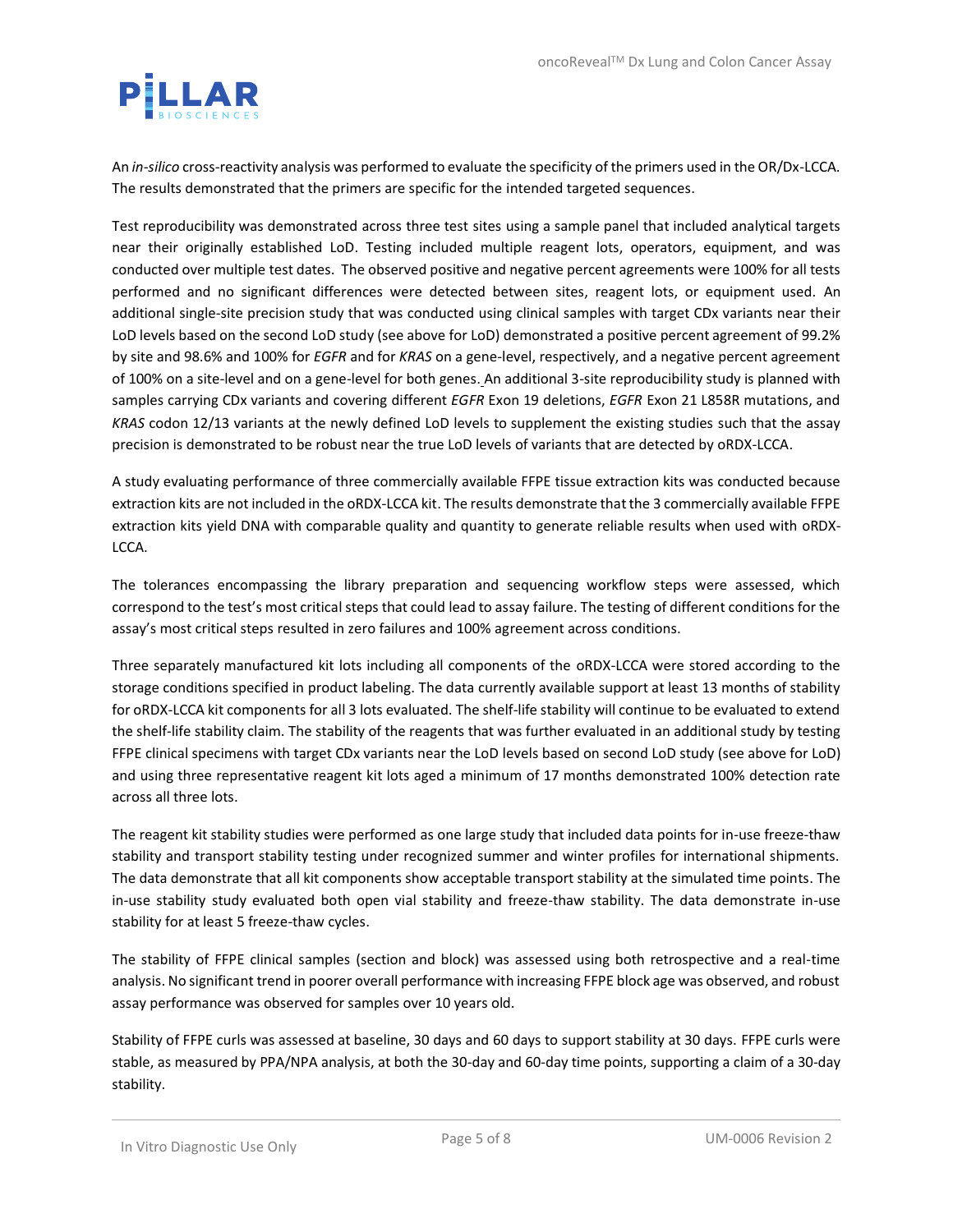

Stability of DNA extracted from FFPE clinical samples using QIAGEN QIAamp FFPE extraction kit was assessed after storage at 4°C or -20°C, and after 5 cycles of freeze-thaw. Stability at 4°C was assessed after 60 days, 8 months, and 8.25 months and stability at -20°C was assessed after 6 months and 6.5 months. Data supports a claim of DNA storage stability at 8 months at 4°C and 6 months at -20°C. The DNA stability at -20°C will continue to be evaluated to extend the stability claim. The data supports a DNA freeze-thaw stability claim of 5 cycles.

The workflow for the oRDX-LCCA incorporates several optional stopping points to hold assay intermediates. The stability of the intermediate products was evaluated by incorporating two optional stopping points specified in the assay instructions for use. The study results support the conclusion that the 60-day hold of Gene-Specific PCR (GS-PCR) products and 90-day hold on indexed libraries at recommended storage condition did not result in a decrease in oRDX-LCCA performance.

# GUIDE TO THE INTERPRETATION OF TEST RESULST

Test results should be interpreted in the context of tumor histopathology, clinical findings, patient and treatment history, and available laboratory data. Interpretations of any mutations detected by the test and treatment recommendations should be made by a board-certified molecular pathologist.

Additional information may be obtained from NCCN Guidelines and CAP/IASLC/AMP NSCLC Testing Guidelines or the ASCP/CAP/AMP/ASCO Testing Guidelines.

## TEST LIMITATIONS

- 1. The oncoRevealTM Dx Lung and Colon Cancer Assay has only been validated for use with CRC and NSCLC tumor tissues. Test only the indicated tissue types.
- 2. The oncoReveal™ Dx Lung and Colon Cancer Assay has been validated with DNA extracted from NSCLC and CRC FFPE tissues.
- 3. Use of this product should be limited to personnel trained in the techniques of Next-Generation Sequencing library preparation and the use of the Illumina MiSeqDx® instrument.
- 4. Only the Illumina MiSeqDx® instrument installed with Pillar LC-HS module has been validated for use with this assay.
- 5. Only the PiVAT® software has been validated for use with this assay.
- 6. Quantification of FFPE extracted DNA and prepared libraries in this assay has been validated with Qubit™ dsDNA HS Assay Kit.
- 7. The oncoRevealTM Dx Lung and Colon Cancer Assay only determines the presence or absence of the *KRAS* and *EGFR* mutations listed in Table 1 of the Intended Use.
- 8. Targeted molecular testing can only provide information for the targeted regions. A negative test result cannot rule out the possibility of other mutations with clinical utility outside of the target region. For example,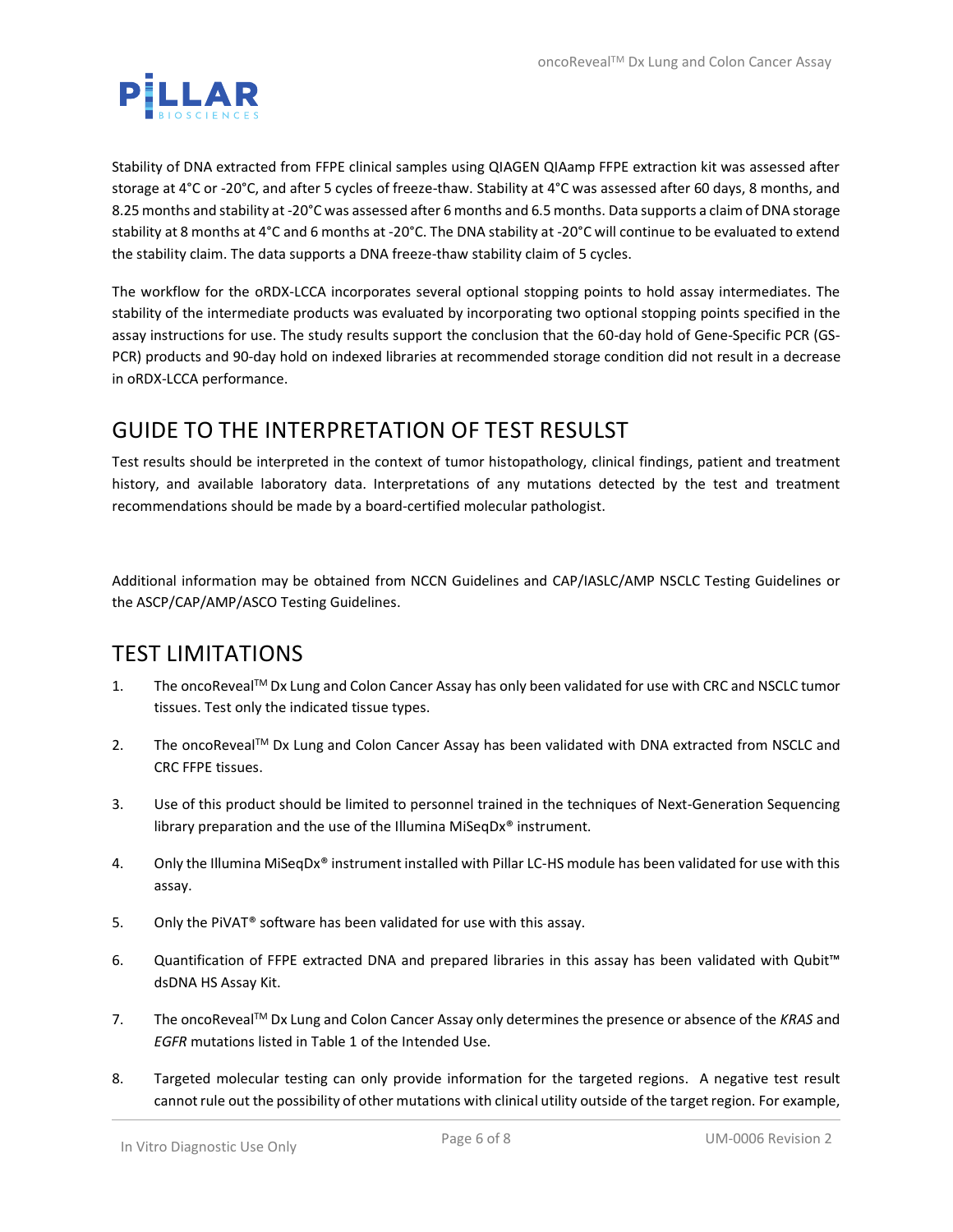

samples with results reported as "No mutation detected" may harbor *KRAS* and *EGFR* variants not reported by the assay.

- 9. A negative "No mutation detected" result does not rule out the presence of a mutation that may be present but below the limits of detection of this test (3.0-3.7%) (see Analytical Sensitivity: Limit of Detection section in Assay Instructions for Use).
- 10. This assay does not interrogate all variants or genes (*NRAS*) that confer resistance to cetuximab and panitumumab.
- 11. The oncoRevealTM Dx Lung and Colon Cancer Assay is not to be used for the diagnosis of any disease.

# REFERENCES

- 1. American Cancer Society: Cancer Facts and Figures. 2020. Atlanta, Ga: American Cancer Society, 2020.
- 2. North CM, Christiani DC. Women and lung cancer: what is new? 2013. Semin. Thorac. Cardiovasc. Surg. 25: 87- 94.
- 3. Pelosof L, Ahn C, Gao A, et al. 2017. Proportion of Never-Smoker Non-Small Cell Lung Cancer Patients at Three Diverse Institutions. J. Natl. Cancer. Inst. 109(7): djw295.
- 4. Jones GS, Baldwin DR. 2018. Recent advances in the management of lung cancer. Clin Med (Lond) Apr 1;18(Suppl 2): s41-s46.
- 5. De Groot PM, Wu CC, Carter BW, Munden RF. 2018. The epidemiology of lung cancer. Transl. Lung Cancer Res. 7(3): 220-233.
- 6. Rubin EH, Allen JD, Nowak JA, Bates SE. 2014. Developing Precision Medicine in a Global World. Clin. Cancer Res. 20(6): 1419–1427.
- 7. Grothey A. 2010. EGFR antibodies in colorectal cancer: where do they belong? J. Clin. Oncol. 28: 4668-4670.
- 8. De Roock W, Claes B, Bernasconi D, et al. 2010. Effects of KRAS, BRAF, NRAS, and PIK3CA mutations on the efficacy of cetuximab plus chemotherapy in chemotherapy-refractory metastatic colorectal cancer: a retrospective consortium analysis. Lancet Oncol. 11: 753-762
- 9. De Roock W, De Vriendt V, Normanno N, et al. 2011. KRAS, BRAF, PIK3CA, and PTEN mutations: implications for targeted therapies in metastatic colorectal cancer. Lancet Oncol. 12: 594-603.
- 10. Sepulveda AR, Hamilton SR, Allegra CJ, Temple-Smolkin R, Ventura CB, Nowak JA. 2017. Molecular Biomarkers for the Evaluation of Colorectal Cancer. J Mol. Diag. 19, (2): 187-225.
- 11. The AACR Project GENIE Consortium. 2017. AACR Project GENIE: powering precision medicine through an international consortium. Cancer Discovery 7(8): 818-831.
- 12. Pennell NA, Arcila ME, Gandara DR, West H. 2019. Biomarker Testing for Patients with Advanced Non-Small Cell Lung Cancer: Real-World Issues and Tough Choices. American Society of Clinical Oncology Educational Book.